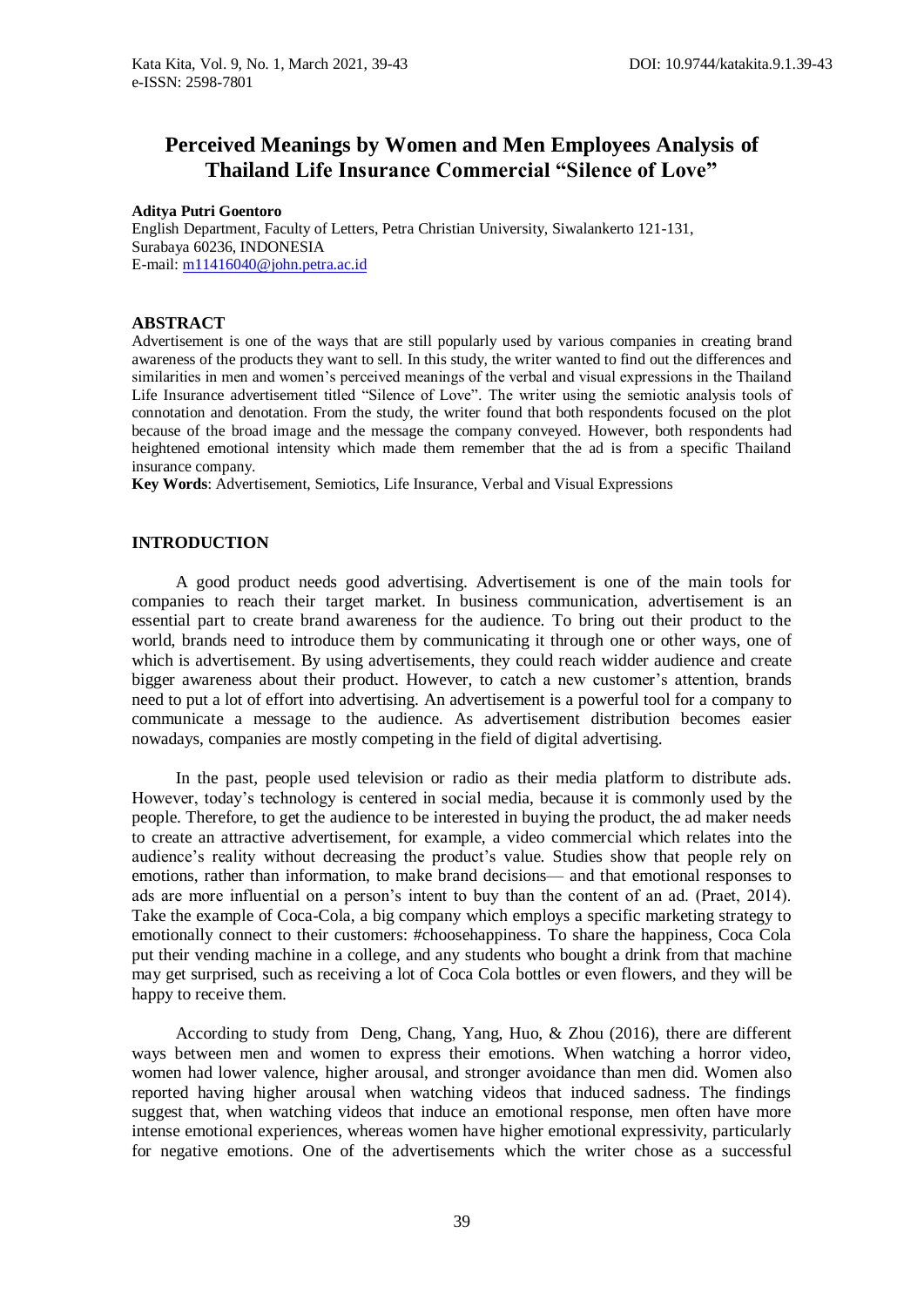advertisement which engaged a lot of audiences is "Silence of Love". It is a life insurance ad which has been watched by over 8 million people on YouTube. In relation to the writer's research on the differences of perceived meaning between men and women towards an emotional ad, the writer choose Cheskee's employees. The writer noticed that some of the employees do not have insurance to support themselves. Thus, the object of the research, a Thailand insurance ad, is perfect for this purpose.

## **REVIEW OF RELATED LITERATURE**

The writer use two theories, process of signification and perceived meanings. First of all, semiotics is a study of not only sign in everyday speech, but also of anything that stands for something else (Chandler, 2007). In the process of signification, denotation referred as the first order signification. Denotation definitions which are accepted by the language group as a whole, or the dictionary definition of a word. Denotation described as the definitional, 'literal', 'obvious' or 'commonsense' meaning of a sign (Chandler, D. 2007, p137). For example, a word cowboy is a man who takes care of cattle. Another denotation is a reckless and/or independent person. The next signification level that explains between signifier and signified is connotation. Connotation refers to definitions that are based on emotion-or-experience-based associations people have with a word. For example, the word change can have positive or negative connotations depending on a person's experiences (Chapter 3 Verbal Communication., 2012). Connotation's scope in interpreting an object is wide. Its goal is to find hidden meanings from a text, picture, symbol, and even what a person does.

Second, perceived meanings is a part of Semiotics. According to Tomaselli (1996), perceived meanings is one's way to interpret and explain a sign. A semiotic analysis provides a way to connect a text to the message system where it operates. This gives intellectual context to the content: semiotics explains how different parts of a text work together and interact with cultural knowledge to create meaning. According to Stuart Hall (1973), in his theory of televisual communication (related to media discourse), a process of communication in the form of encoding and decoding happens when an ad is aired. Encoding is a process in which the encoder turns thoughts into communication by using mediums such as ad. Then, the audiences (decoders) receive the message and interpret the encoder's idea into thoughts. However, each decoder's interpretation may result in different meanings. For example: A (encoder) asks his friend, B (decoder), to turn off the fan, which B then receives and processes into a thought, and then, action.

#### **METHOD**

The approach that the writer used in analyzing the data is descriptive qualitative approach, since this research aims to describe the perceived meanings of Thai Life Insurance ad "Silence of Love". To be more detailed, the writer would use a descriptive approach, since the writer would analyze the perceived meanings from men and women employees. Qualitative approach is suitable for this research since the writer wants to find out the individual interpretation from both verbal and non-verbal expressions in the advertisement. Data for this study were taken from Youtube's video titled "Silence of Love". In the analysis, the writer transcribes the dialogue then categorizes them into verbal and visual expressions. Verbal communication is based on utterances (including subtitles and sign language), whereas visual expressions is based on the actors' facial expressions and gestures.

# **FINDINGS AND DISCUSSION**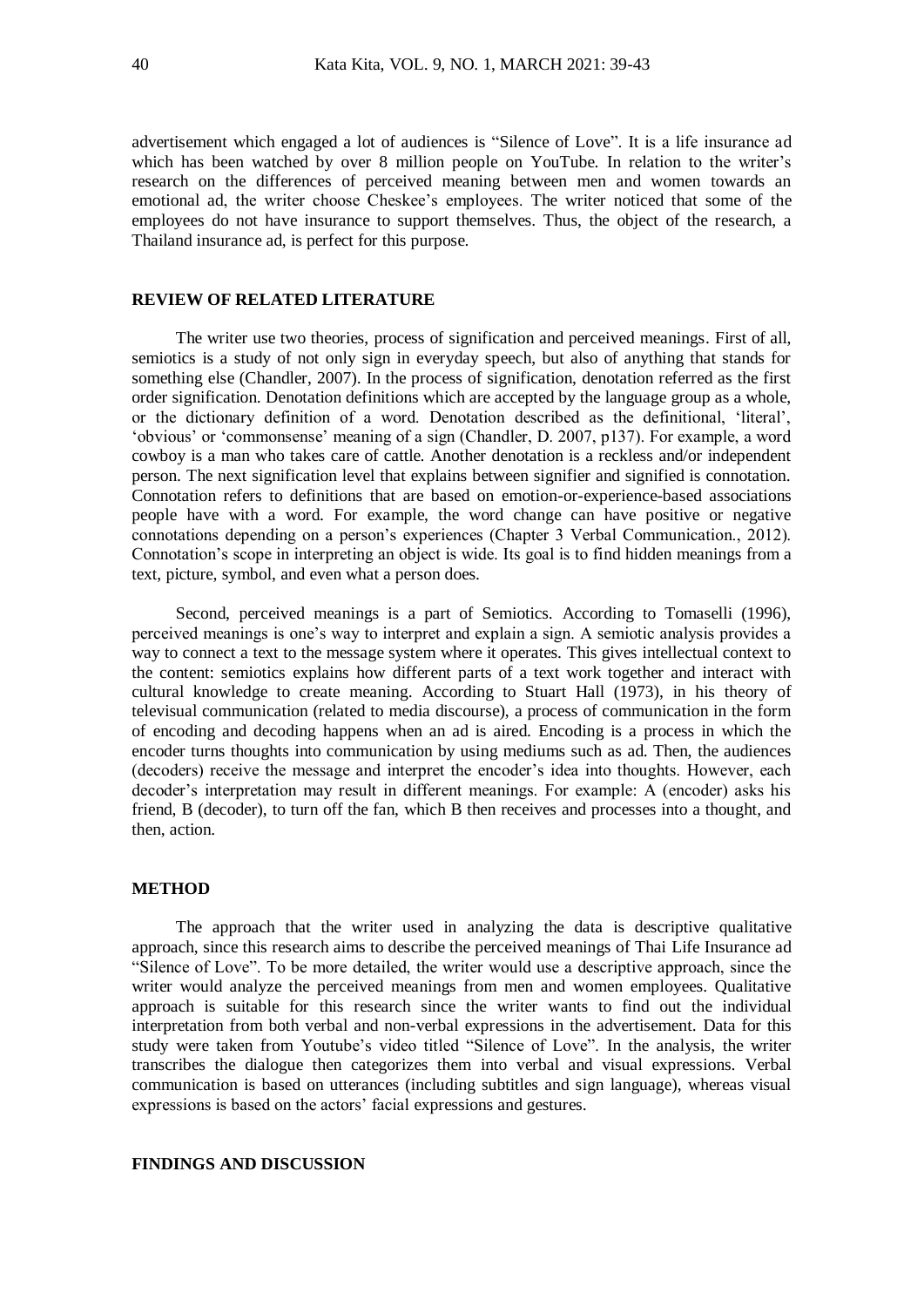The writer started the analysis by analyzing the female respondents by providing questions. The female respondents were classified as Respondents 1 to 5 (R1-R5) and for male respondents were classified as Respondents 6 to 10 (R6-R10). As the writer analyze the answers from both group it was found out that there are similarities and differences when perceiving the meanings towards the advertisement. In fact, it is known that this advertisement is not explicitly explaining the products they offer. In this case, the writer will compare between male and female respondents' perceived meanings. The writer will provide a table which will be used to group the similarities and the differences from verbal and verbal expressions analysis below:

| Similarities                                                                                                                                                                                                          | <b>Differences</b>                                                                                                                                                                                                                                                                                                                                             |                                                                                                                                                                                                                                                                                                                                     |
|-----------------------------------------------------------------------------------------------------------------------------------------------------------------------------------------------------------------------|----------------------------------------------------------------------------------------------------------------------------------------------------------------------------------------------------------------------------------------------------------------------------------------------------------------------------------------------------------------|-------------------------------------------------------------------------------------------------------------------------------------------------------------------------------------------------------------------------------------------------------------------------------------------------------------------------------------|
|                                                                                                                                                                                                                       | Females                                                                                                                                                                                                                                                                                                                                                        | Males                                                                                                                                                                                                                                                                                                                               |
| Needed to be fit into<br>$\bullet$<br>social and economic<br>standard.<br>Have sense of security<br>$\bullet$<br>and positivity<br>Feeling competitive<br>$\bullet$<br>when it comes to their<br>relation with others | Judgment related to<br>$\bullet$<br>their<br>own<br>personality or more<br>towards<br>internal<br>judgement<br>Regards their social<br>$\bullet$<br>from<br>status more<br>their appearances.<br>• To be alert so they<br>can be prepare when<br>something<br>bad<br>happen.<br>Often<br>using<br>their<br>$\bullet$<br>feelings, more into<br>their emotions. | Prefer how they<br>$\bullet$<br>can be useful or<br>things<br>judge<br>from the outside<br>perspective<br>Instinctively<br>$\bullet$<br>have a sense of<br>being<br>someone<br>who<br>be<br>can<br>trusted,<br>they<br>feel more like<br>protecting<br>Tend to be more<br>$\bullet$<br>logical<br>when<br>reading<br>а<br>situation |

From the analysis, it can be seen that male and female respondents have similarities and differences in perceiving the meaning. First, the authors found that the similarities of both respondents were that they had a need to be accepted in social and economic standards. This is because their view of social standards is an important point for them to survive, which is related to the lifestyle of a person in this day and age that is beginning to develop. The need to be accepted by the community plays an important role in the progress of their lives, as well as social standards become the benchmark for them to get a job and in connecting with others. This is supported by the respondents' answers, who stated that by being accepted in their societies, it will be easier for them to get a job and have friends, as shown in the ad.

Second, male and female respondents have a similar wish to have a secure, positive life. The writer found out that, by instincts, they want a life unhindered by disturbances such as illness and other things that can disturb their peaceful life— this is related to their own personal experiences.

Third, another similarity that the writer found is that in how they communicate with strangers— they will feel competitive, which is caused by their life condition as Cheskee employees. Their background experiences affect how they see the ad.

However, the writer had also found out differences in the respondents' judgement behavior. For one, female respondents are more likely to judge something based on their inner reflections and judgements; they also judge someone's appearance in assessing their social status; and lastly, females have a tendency to be on guard in certain situations (because they are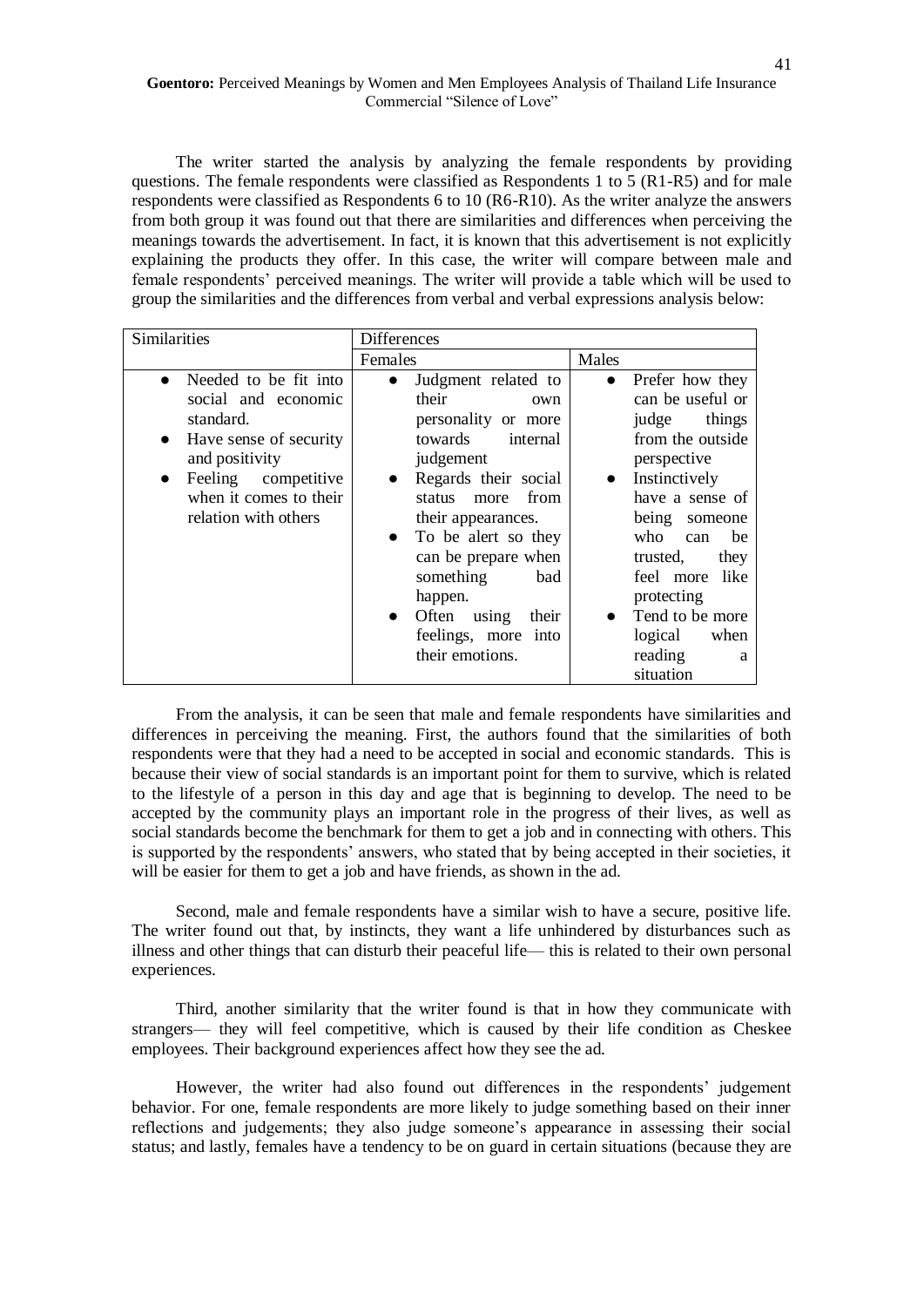seen as weaker than men. From this, the writer concluded that they feel the need to always be careful, even though their lives were very well maintained and fine. The writer also found a relation to a previous study by Deng, Chang, Yang, Huo, & Zhou (2016): in judging something, females tend to use their emotional feelings and they also tend to be more expressive in expressing their judgment. In the context of this research, the writer found that female respondents were able to connect their responses with their personal experiences and that they detail their emotional experiences clearer than male respondents.

Furthermore, for male respondents, they prefer how they can be useful or judge things from the outside perspective. Instinctually, they also have a sense to protect others and they want to be seen as reliable person. Male respondents also used their logic more in analyzing a situation. An example, just like there is a part of the advertisement where the father wants to give his property to his daughter, they consider it necessary to look back at the situation and not rashly give something even though his daughter is the most valuable treasure. This is a proof of the statement in Deng, Chang, Yang, Huo, & Zhou (2016)'s study, that males are more intense, but their expression does not match their intensity.

In an analysis of respondents' answers, the authors found that this insurance advertising strategy refers less to the business they want to embed in the ad, but it is found that some respondents understand that the message conveyed from this ad is that they want to offer its protection products through events they showed in the story plot. As the writer explained previously, they managed to create a memory in their audiences mind of the importance of having insurance and implicitly they want the audience to recognize the advertising company through emotional interaction with the audience. This ad has been watched by millions of people, and some people will still remember this ad because of their exmotional experience when they see this Thailand Life Insurance "Silence of Love" ad.

# **CONCLUSION**

In her findings, the writer found that this advertisement describes a relationship between a father and his daughter. Broadly speaking, this advertisement has a broad relationship with the commercial objectives of its advertisement which is found in the analysis of respondents. However, although not all respondents can clearly understand the relationship between the picture and their product, they can understand the idea that they want to convey to their audience, which is the role of insurance that they want to show through this short video. The writer finds that female respondents tend to look at and judge from the inside describing how they want and protect themselves, while male respondents tend to judge what can be done to others, such as how they try to take care of those around them. The differences and similarities in the results of perceived meanings of women and men were related to their emotional intensity about how they perceive the future.

So in this case, a person's emotional role can have an effect in producing their perceived meanings. The writer can conclude that the broad description of the advertisement "*Silence of Love*" with its relation to their product influences how they view whether their product is accountable or not. Also the existence of stereotype towards people with disabilities was also found to influence how they view these advertisements. The writer hopes that this writer's writing is beneficial for future research for students who do research in the field of semiotics, especially perceived meanings related to marketing communication fields.